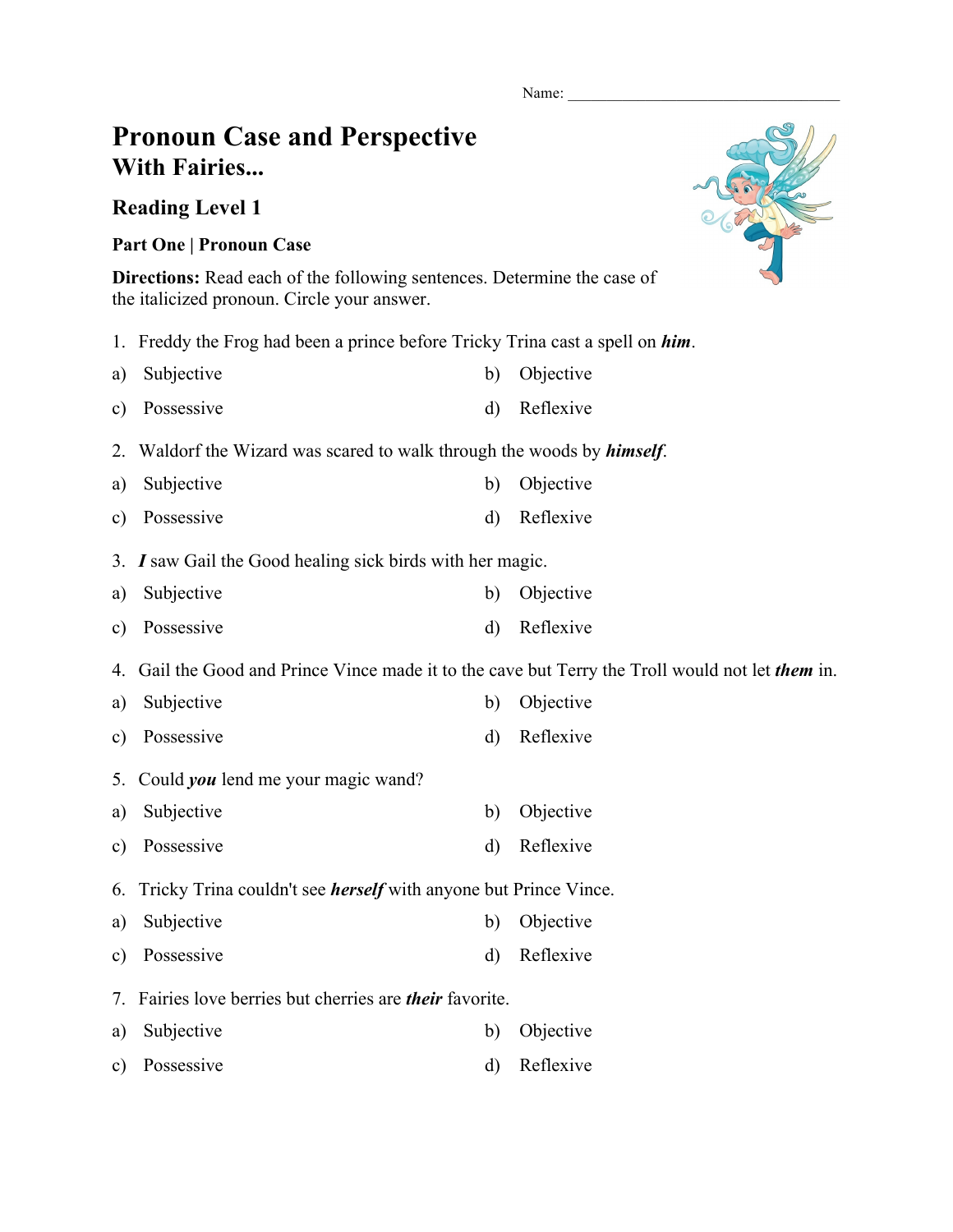|               | 8. Prince Goober Jr. wanted to get there sooner so he rode <i>his</i> scooter.         |         |              |  |  |  |  |  |  |
|---------------|----------------------------------------------------------------------------------------|---------|--------------|--|--|--|--|--|--|
| a)            | Subjective                                                                             | b)      | Objective    |  |  |  |  |  |  |
| $\mathbf{c})$ | Possessive                                                                             | $\rm d$ | Reflexive    |  |  |  |  |  |  |
|               | 9. It was a cold and foggy day in Fairyland                                            |         |              |  |  |  |  |  |  |
| a)            | Subjective                                                                             | b)      | Objective    |  |  |  |  |  |  |
| $\mathbf{c})$ | Possessive                                                                             | d)      | Reflexive    |  |  |  |  |  |  |
| 10.           | Shelly the Icy made a magic cupcake for Prince Vince but he didn't eat <i>it</i> .     |         |              |  |  |  |  |  |  |
| a)            | Subjective                                                                             | b)      | Objective    |  |  |  |  |  |  |
| $\mathbf{c})$ | Possessive                                                                             | d)      | Reflexive    |  |  |  |  |  |  |
| 11.           | If Doug the Bug were under <i>your</i> rug you wouldn't see his ugly mug.              |         |              |  |  |  |  |  |  |
| a)            | Subjective                                                                             | b)      | Objective    |  |  |  |  |  |  |
| $\mathbf{c})$ | Possessive                                                                             | d)      | Reflexive    |  |  |  |  |  |  |
| 12.           | Tricky Trina is known all over for <b>her</b> wild antics.                             |         |              |  |  |  |  |  |  |
| a)            | Subjective                                                                             | b)      | Objective    |  |  |  |  |  |  |
| $\mathbf{c})$ | Possessive                                                                             | d)      | Reflexive    |  |  |  |  |  |  |
| 13.           | Shelly the Icy froze Terry the Troll so that <i>she</i> could get in the Crystal Cave. |         |              |  |  |  |  |  |  |
| a)            | Subjective                                                                             | b)      | Objective    |  |  |  |  |  |  |
| $\mathbf{c})$ | Possessive                                                                             | d)      | Reflexive    |  |  |  |  |  |  |
|               | 14. Terry was a scary troll who stole the fairies' gold.                               |         |              |  |  |  |  |  |  |
|               | a) Subjective                                                                          |         | b) Objective |  |  |  |  |  |  |
| $\mathbf{c})$ | Possessive                                                                             | d)      | Reflexive    |  |  |  |  |  |  |
| 15.           | "To whom shall I give this gift?" asked Queen Goober with the dead fly in her hands.   |         |              |  |  |  |  |  |  |
| a)            | Subjective                                                                             | b)      | Objective    |  |  |  |  |  |  |
| $\mathbf{c})$ | Possessive                                                                             | d)      | Reflexive    |  |  |  |  |  |  |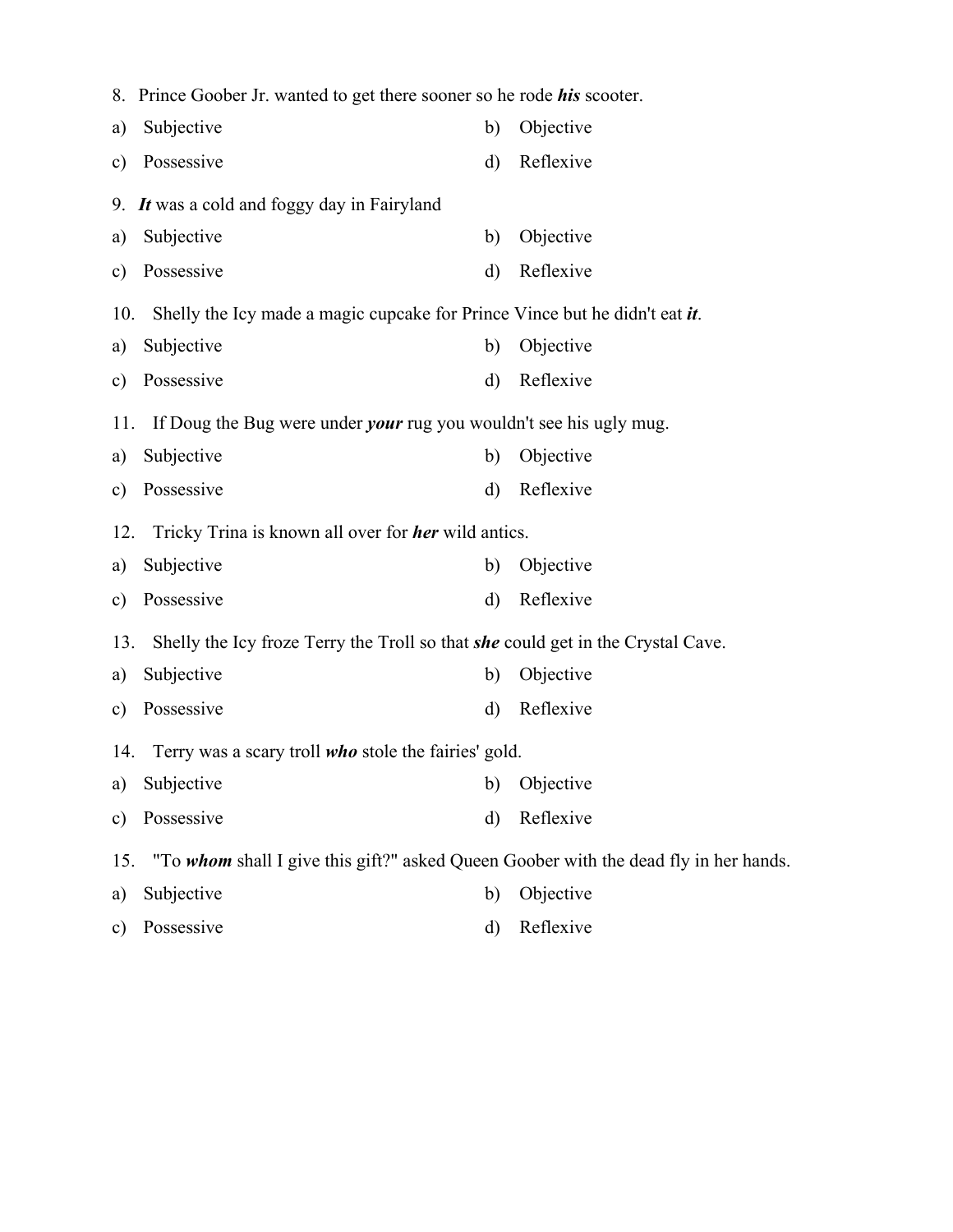## **Part Two | Pronoun Perspective**

**Directions:** Read each of the following sentences. Determine the perspective of the italicized pronoun. Circle your answer.

|               | 16. Freddy the Frog begged Queen Goober, "Please give me the fly."              |         |               |  |  |  |  |
|---------------|---------------------------------------------------------------------------------|---------|---------------|--|--|--|--|
| a)            | First-person                                                                    | b)      | Second-person |  |  |  |  |
| c)            | Third-person                                                                    | d)      | Not a pronoun |  |  |  |  |
| 17.           | Shelly the Icy blew a cold kiss at Terry the Troll, freezing him in his tracks. |         |               |  |  |  |  |
| a)            | First-person                                                                    | b)      | Second-person |  |  |  |  |
| c)            | Third-person                                                                    | d)      | Not a pronoun |  |  |  |  |
| 18.           | Doug the Bug was once among <i>princes</i> .                                    |         |               |  |  |  |  |
| a)            | First-person                                                                    | b)      | Second-person |  |  |  |  |
| c)            | Third-person                                                                    | d)      | Not a pronoun |  |  |  |  |
| 19.           | "Even Waldorf the Wizard can't help you," yelled Queen Goober at Gail the Good. |         |               |  |  |  |  |
| a)            | First-person                                                                    | b)      | Second-person |  |  |  |  |
| $\mathbf{c})$ | Third-person                                                                    | d)      | Not a pronoun |  |  |  |  |
|               |                                                                                 |         |               |  |  |  |  |
| 20.           | Fairies carry <i>their</i> cherries to the dairy.                               |         |               |  |  |  |  |
| a)            | First-person                                                                    | b)      | Second-person |  |  |  |  |
| c)            | Third-person                                                                    | d)      | Not a pronoun |  |  |  |  |
| 21.           | Tricky Trina wanted <i>us</i> to see her sleeping on the ceiling.               |         |               |  |  |  |  |
| a)            | First-person                                                                    | b)      | Second-person |  |  |  |  |
| $\mathbf{c})$ | Third-person                                                                    | d)      | Not a pronoun |  |  |  |  |
| 22.           | Shelly the Icy likes jelly and <i>ice cream</i> .                               |         |               |  |  |  |  |
| a)            | First-person                                                                    | b)      | Second-person |  |  |  |  |
| $\mathbf{c})$ | Third-person                                                                    | $\rm d$ | Not a pronoun |  |  |  |  |
| 23.           | "Queen Goober is <i>our</i> evil ruler," sang the choir on the schoolyard.      |         |               |  |  |  |  |
| a)            | First-person                                                                    | b)      | Second-person |  |  |  |  |